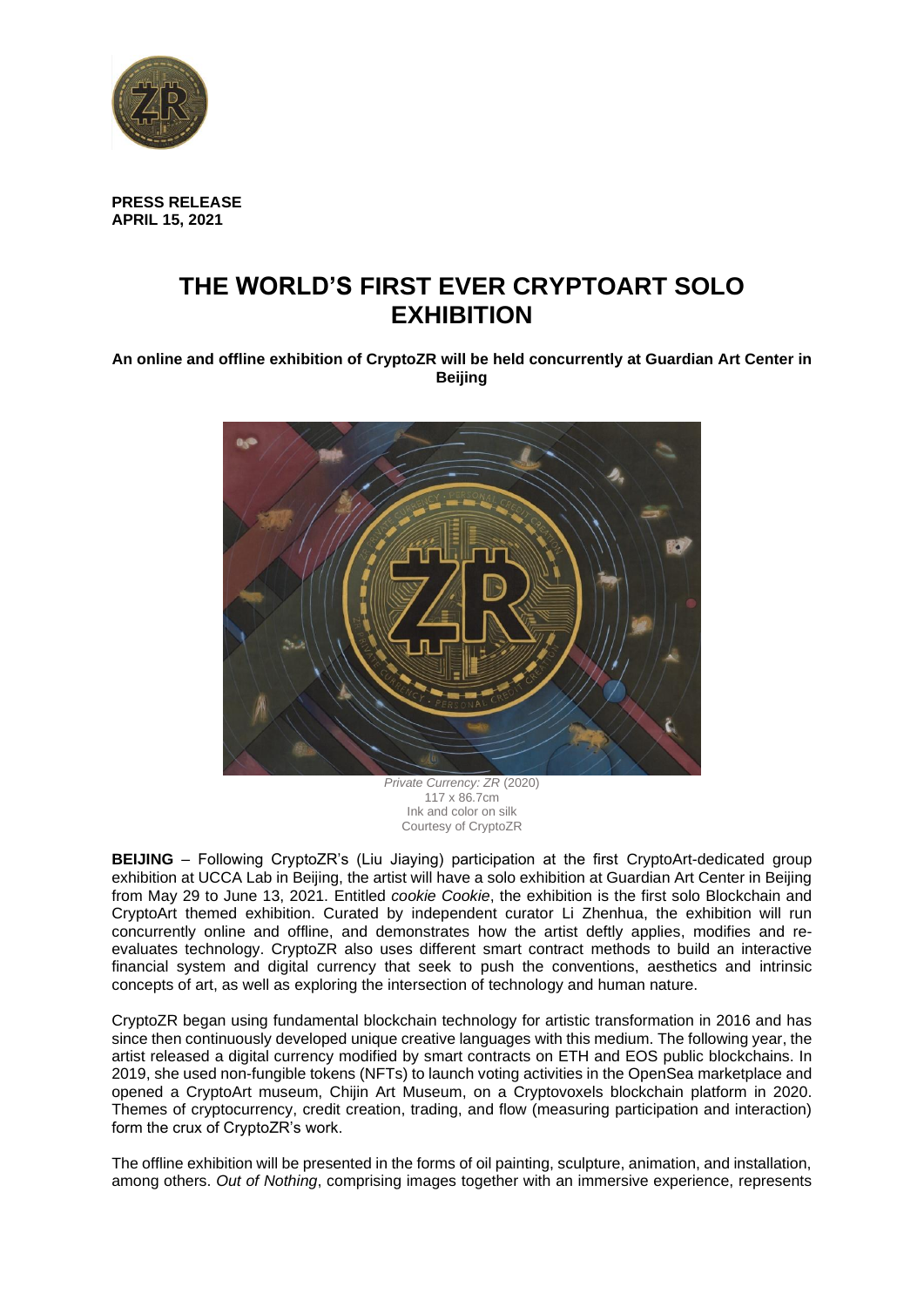

her earliest experimentation with Ethereum blockchain technology between late 2017 and early 2018. CryptoZR offered more than half a million blockchain users a digital currency simultaneously by modifying ERC20 tokens, which was then transacted for the first time on a decentralized trading platform, EtherDelta, ten days later. Through Ethereum, the artist wants all users to witness the formation of the consensus – a cognitive consistency between individuals and groups – to examine the much-debated concept of social structures.

CryptoZR's most renowned work, *Red and Blue*, is composed of 100 gradient color blocks from red to blue released by the artist through Ethereum in September 2019. In a year-long bidding process, participants could bid on color blocks of their choosing. Withholding the meaning behind each block, the artist instead invited the bidders to observe the distribution of the values across the color gradient for a year until the end of the bidding process in October 2020. Towards the end, GeoffreyX collected red and blue encrypted color blocks that represent Chinese and American ideologies. The collector commented, "I hope that the advancement of technology and the evolution of art can help societies to become cohesive again."

Community participation is the foremost intention of her projects, and by oscillating between necessity and imagination across different geo-cultures, research and economic activities, as well as timeconstrained transaction management, CryptoZR explores whether these factors can further entice and encourage this engagement. Meanwhile, through the act of collecting, collectors inadvertently "complete" the work together with the artist.

*Sound Money* is a series of works made in 2020 based on Ethereum blockchain technology. According to the artist, "Every work in the series is related to an auction (transaction). If a work received no bids, the work is therefore not complete". A work in the series titled *Zero Dollar*, resembles a U.S. dollar bill, but is in fact an NFT on Ethereum-based blockchain bound to the concept of cryptocurrency. *Zero Dollar* received nearly 3.6 bids in Ether on a CryptoArt auction platform. This work explores the hidden premium space embedded in the image of the U.S. dollar as provided by cryptocurrency, whilst raising questions about the inherent characteristics of the U.S. dollar symbol and how the value is affixed to its asset benchmark.

*TopBidder* is an artwork that presents an "auction mechanism" allowing Ethereum users and on-site visitors to virtually interact with the bidding process in real-time. A symbolic work that examines the notion of "auction within an auction", *TopBidder* studies the mechanism of production and auction by drawing on the theory of Radical Market<sup>1</sup> and using non-permanent cryptographic assets (known as a radical NFT (rNFT)). The work is a radical auction protocol based on Ethereum smart contracts, altering the standard ERC721 token as well as adding an mandatory transfer of ownership mechanism for NFT, whereby any bidder can own an rNFT as long as the bid is at least 10% higher than the previous bid. In essence, rNFT has a natural automatic pricing mechanism that ultimately improves an NFT asset's liquidity and helps achieve its value independently.

CryptoZR comments: "I think that artists need to be actively involved in current times, and to help develop our era for the future. For me, CryptoArt is not only a new format of art, but also spawns a whole new world. Blockchain is a technique and medium to create art as well as a very crucial ideological support. My works are inspired by events happening on blockchain, which engenders spontaneous meaning rather than deliberately inserting them. I want to create aesthetics for the system, not just for a single work."

Curator of the exhibition, Li Zhenhua says: "I hope through CryptoZR's creation and the materialization of her ideas, her works will become a beacon in CryptoArt. *cookie Cookie* presents an overarching view of the artist's online work as well as her endeavor to transform them offline, which can be understood in a two-pronged approach: concept (thinking intangibles) to art (concrete tangibles). The former

<sup>1</sup> Eric Posner and E. Glen Weyl, Radical Markets: Uprooting Capitalism and Democracy for a Just Society, Princeton: Princeton University Press, 2018, 368 pages, ISBN 978-069117750-2